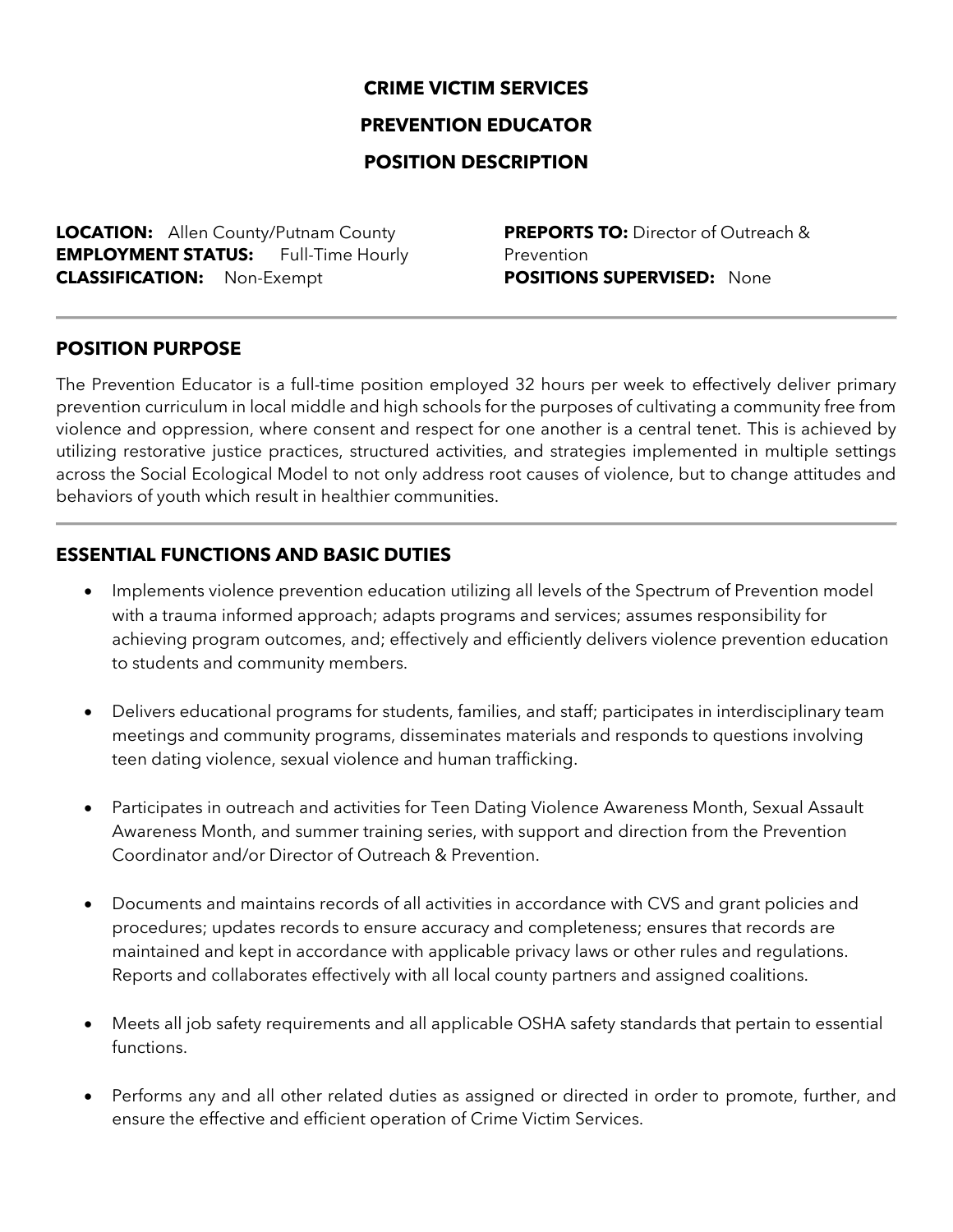## **WORK ENVIORNMENT**

The employee: works with and around chemicals found in an office environment; ascends or descends stairs; has contact with potentially violent or emotionally distraught persons; may periodically be exposed to chemicals/fumes from cleaning products and/or paint products.

**Physical Requirements:** The physical demands described here are representative of those that must be met by an employee to successfully perform the essential functions of this job. While performing the duties of this job, the employee is regularly required to speak or hear, stand or sit for long periods of time, open filing cabinets, walk, stoop or bend, use hands to handle or feel and reach with hands and arms. The employee must frequently lift and/or move up to 10 pounds, occasionally lift and/or move up to 25 pounds and complete tasks requiring manual dexterity. May be required to travel to/from meetings while exposed to outside environment. Ability to drive a vehicle for travel is required for the position.

# **QUALIFICATIONS**

Completion of Bachelor's Degree in Education, Public Health, Social Work or Psychology or related degree and/or High School Diploma with preferred experience working with junior high and/or high school students.

**Knowledge of:** sexual violence including: rape, sexual assault, teen dating violence, sexual harassment and stalking; human trafficking including: sex and labor trafficking, domestic and international trafficking, trafficking of minors; rape victim psychology; knowledge of k-12 education best practices; rape victim services; agency policies and procedures; public relations; community resources and services; rules, policies, and procedures\*; CVS outcome and quality measures\*; records management, safety practices and procedures; and office practices and procedures, and restorative justice principles. Successful candidates will be trained in the aforementioned areas.

**Skill in:** typing, word processing; computer operation, use of modern office equipment, motor vehicle operation, public presentation, classroom management

**Ability to**: exercise independent judgment and discretion; understand, interpret, and apply laws, rules, or regulations to specific situations; determine material and equipment needs; prepare accurate and errorfree documentation; write instructions and specifications; communicate effectively; train or instruct others; maintain records according to established procedures; handle sensitive inquiries from and contacts with officials and the general public; develop and maintain effective working relationships; travel to and gain access to work sites.

**Licensure or Certification**: Valid Driver's license, proof of insurance and pass a variety of criminal and civil background checks.